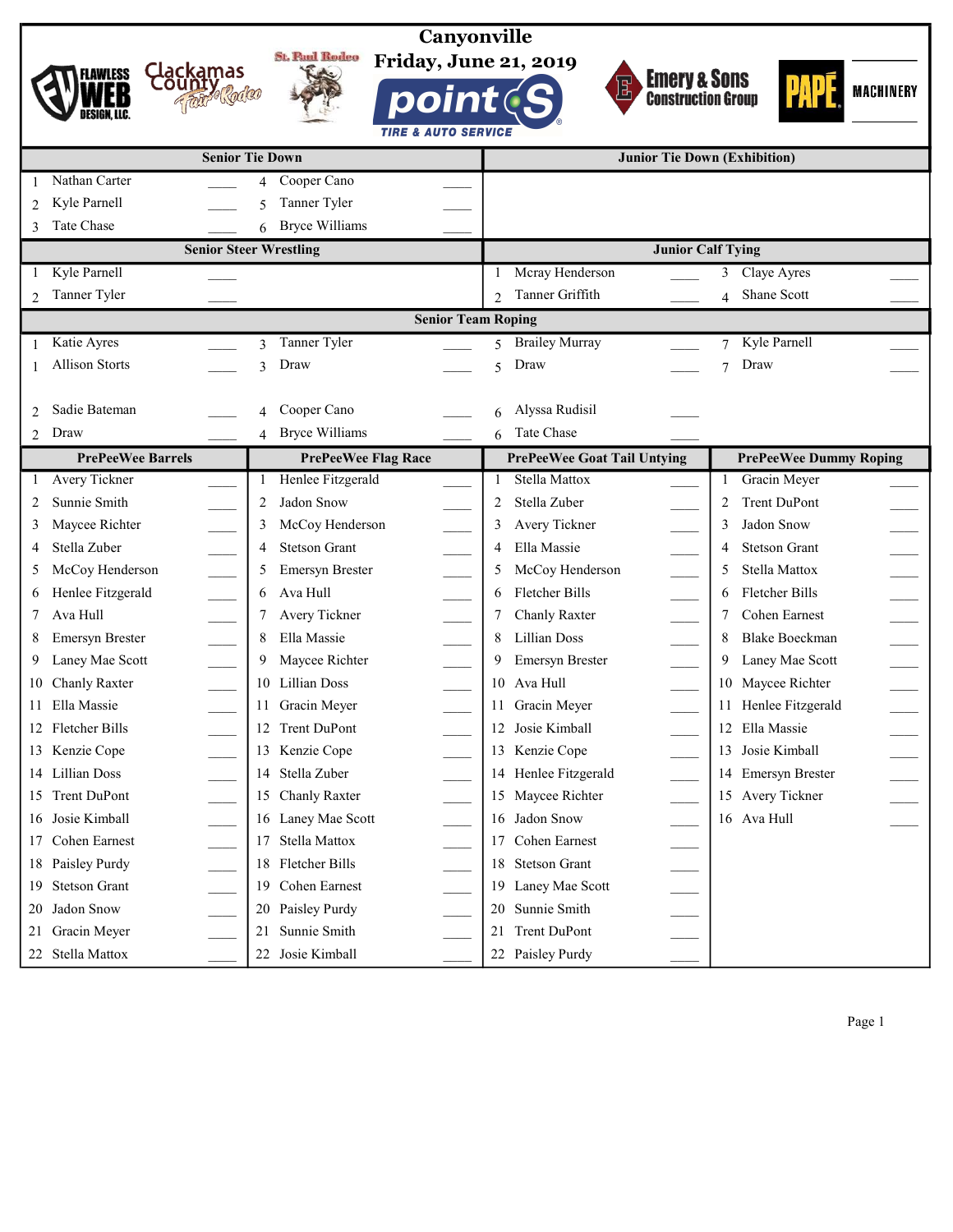| <b>Senior Tie Down</b> |                           |  |                                 |  | <b>Junior Tie Down (Exhibition Only)</b> |                          |  |  |
|------------------------|---------------------------|--|---------------------------------|--|------------------------------------------|--------------------------|--|--|
|                        | Tate Chase                |  | Nathan Carter<br>$\overline{4}$ |  |                                          |                          |  |  |
| 2                      | Tanner Tyler              |  | Cooper Cano<br>5                |  |                                          |                          |  |  |
| $\mathcal{E}$          | Kyle Parnell              |  | 6 Bryce Williams                |  |                                          |                          |  |  |
|                        | <b>Senior Team Roping</b> |  |                                 |  |                                          |                          |  |  |
|                        | Katie Ayres               |  | Tanner Tyler<br>3               |  | 5 Kyle Parnell                           | Alyssa Rudisil<br>$\tau$ |  |  |
|                        | <b>Allison Storts</b>     |  | Draw<br>$\overline{3}$          |  | Draw<br>5                                | Tate Chase<br>7          |  |  |
|                        |                           |  |                                 |  |                                          |                          |  |  |
| 2                      | Cooper Cano               |  | Sadie Bateman<br>$\overline{4}$ |  | <b>Brailey Murray</b><br>6               |                          |  |  |
| $\mathcal{D}$          | <b>Bryce Williams</b>     |  | 4 Draw                          |  | Draw<br>6                                |                          |  |  |
|                        |                           |  | <b>Senior Steer Wrestling</b>   |  |                                          |                          |  |  |
|                        | Tanner Tyler              |  |                                 |  |                                          |                          |  |  |
| $\overline{2}$         | Kyle Parnell              |  |                                 |  |                                          |                          |  |  |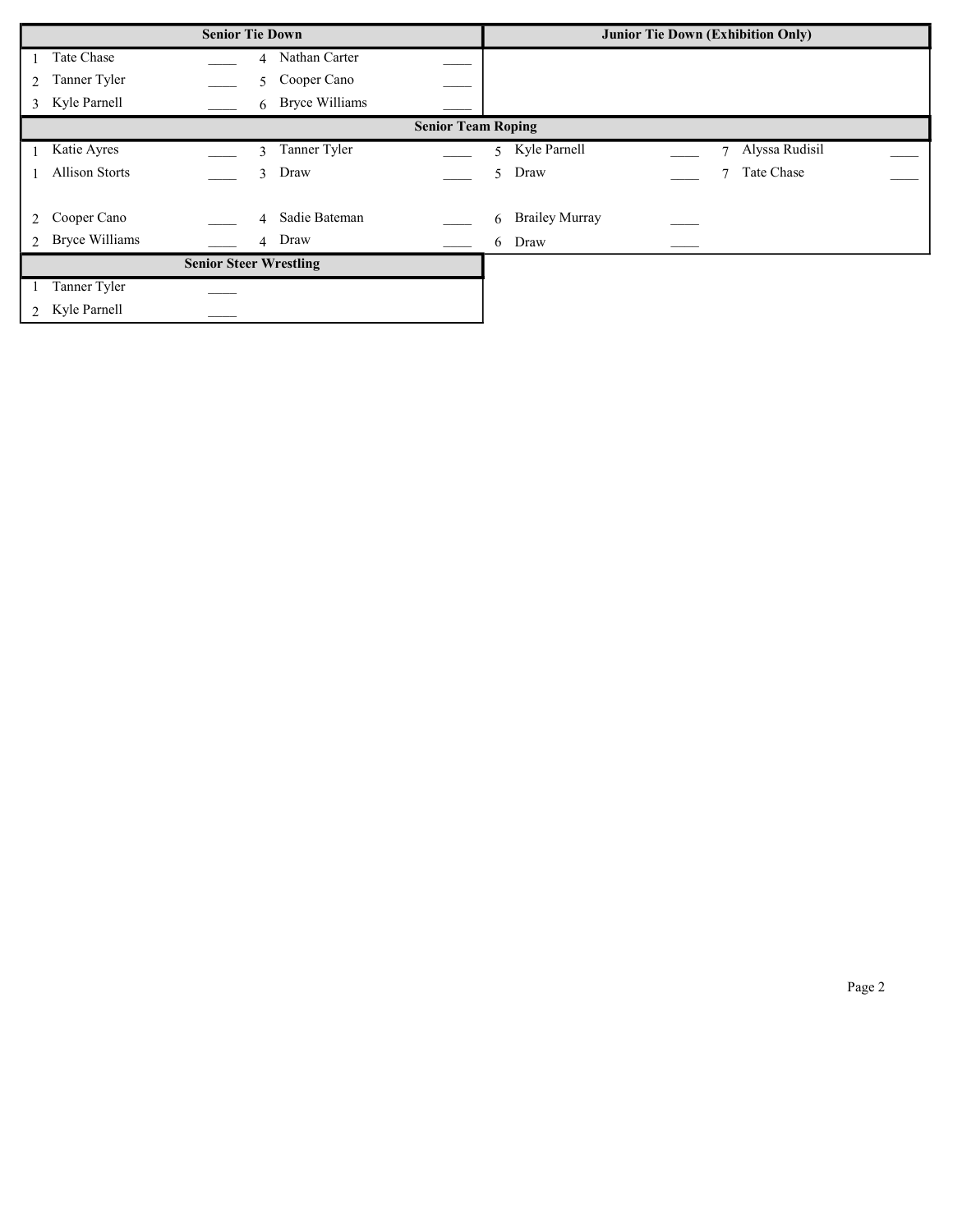



Canyonville Saturday, June 22, 2019

**DO** 

**TIRE & AUTO SERVICE** 







|              | <b>PrePeeWee Barrels</b>                           | <b>PrePeeWee Flag Race</b>                   | <b>PrePeeWee Goat Tail Untying</b> | <b>PrePeeWee Dummy Roping</b>                         |
|--------------|----------------------------------------------------|----------------------------------------------|------------------------------------|-------------------------------------------------------|
| 1            | Cohen Earnest                                      | <b>Stetson Grant</b>                         | Laney Mae Scott                    | <b>Stella Mattox</b>                                  |
| 2            | Chanly Raxter                                      | Jadon Snow<br>2                              | Cohen Earnest<br>2                 | Jadon Snow<br>2                                       |
| 3            | Fletcher Bills                                     | <b>Trent DuPont</b>                          | 3<br><b>Stetson Grant</b>          | Josie Kimball<br>3                                    |
| 4            | Stella Zuber                                       | Maycee Richter                               | Sunnie Smith<br>4                  | Henlee Fitzgerald                                     |
| 5            | $\frac{1}{\sqrt{1-\frac{1}{2}}}$<br>Maycee Richter | Laney Mae Scott                              | Chanly Raxter<br>5                 | Trent DuPont<br>5<br>$\frac{1}{\sqrt{1-\frac{1}{2}}}$ |
| 6            | Avery Tickner                                      | Emersyn Brester                              | Josie Kimball<br>6                 | <b>Blake Boeckman</b><br>6                            |
| 7            | Emersyn Brester                                    | Cohen Earnest                                | Henlee Fitzgerald                  | Laney Mae Scott<br>7                                  |
| 8            | Ella Massie                                        | Chanly Raxter                                | Kenzie Cope                        | Ella Massie<br>$\frac{1}{1}$                          |
| 9            | Kenzie Cope                                        | Stella Mattox<br>$\mathbb{R}^2$              | <b>Lillian Doss</b><br>9           | Emersyn Brester<br>9<br>$\frac{1}{1}$                 |
| 10           | Sunnie Smith                                       | 10 Ava Hull<br>$\frac{1}{2}$                 | Stella Zuber<br>10                 | 10 Avery Tickner                                      |
| 11           | $\overline{\phantom{a}}$<br>Stella Mattox          | 11 Avery Tickner<br>$\mathcal{L}$            | Maycee Richter<br>11               | 11 Ava Hull                                           |
| 12           | $\overline{\phantom{a}}$<br>Gracin Meyer           | 12 Kenzie Cope<br>e<br>S                     | McCoy Henderson<br>12              | 12 Cohen Earnest                                      |
| 13           | Henlee Fitzgerald                                  | Stella Zuber<br>13                           | Fletcher Bills<br>13               | 13 Stetson Grant                                      |
| 14           | Laney Mae Scott                                    | 14 Josie Kimball                             | Ella Massie<br>14                  | 14 Gracin Meyer                                       |
| 15           | McCoy Henderson                                    | 15 Henlee Fitzgerald<br>$\mathbb{R}$         | Paisley Purdy<br>15                | 15 Fletcher Bills                                     |
| 16           | Josie Kimball                                      | 16 Sunnie Smith<br>$\mathbb{R}^2$            | Trent DuPont<br>16                 | 16 Maycee Richter                                     |
| 17           | <b>Stetson Grant</b>                               | 17 Paisley Purdy<br>$\overline{\phantom{a}}$ | Jadon Snow<br>17                   |                                                       |
| 18           | Lillian Doss                                       | 18 McCoy Henderson<br>an<br>Barat            | Ava Hull<br>18                     |                                                       |
| 19           | Ava Hull                                           | 19 Ella Massie                               | Emersyn Brester<br>19              |                                                       |
| 20           | <b>Trent DuPont</b>                                | 20 Gracin Meyer                              | 20<br>Gracin Meyer                 |                                                       |
| 21           | $\overline{\phantom{a}}$<br>Paisley Purdy          | 21 Fletcher Bills                            | Avery Tickner<br>21                |                                                       |
|              | 22 Jadon Snow                                      | 22 Lillian Doss                              | Stella Mattox                      |                                                       |
|              |                                                    |                                              |                                    |                                                       |
|              |                                                    | <b>Senior Barrels</b>                        |                                    |                                                       |
| $\mathbf{1}$ | Cassidy Van Loon                                   | 12 Reese Black                               | <b>Emily Shoepe</b><br>23          | 34 Kynzie David                                       |
| 2            | <b>Brailey Murray</b>                              | 13 Mackenzie Taylor                          | Grace Haga<br>24                   | 35 Courtney Driscoll                                  |
| 3            | Layla Knight                                       | 14 Lynzy Bryant                              | Megan Slosser<br>25                | 36 Molly Gray                                         |
| 4            | Simone Velansky                                    | 15 Alyssa Burke                              | <b>Allison Storts</b><br>26        | 37 Taylor Reimann                                     |
| 5            | Kailee Pepple                                      | 16 Macy Schuyler                             | 27 Alli McNealy                    | 38 Gloriana Clabaugh                                  |
| 6            | Alyssa Hamby                                       | 17 Kylie Hester                              | 28 Karen Phelps                    | 39 Katie Ayres                                        |
| 7            | Aleyah Mauk                                        | 18 Renee Belt                                | 29 Aysha Long                      | 40 Shyann Vance                                       |
| 8            | Emma Massie                                        | 19 Tiffany Thompson                          | Samantha Blackman<br>30            | 41 Ainsley Sauvageau                                  |
| 9            | <b>Taytum Peters</b>                               | 20 Saylor Dews                               | Hannah Zeller<br>31                | 42 Janessa Long                                       |
| 10           | Hannah Martin                                      | 21 Winona Hagan                              | Alyssa Rudisil<br>32               | 43 Taylor Tellefson                                   |
| 11           | Bella Osborn                                       | 22 Emily Nadal                               | 33 Hannah Austin                   |                                                       |

Page 3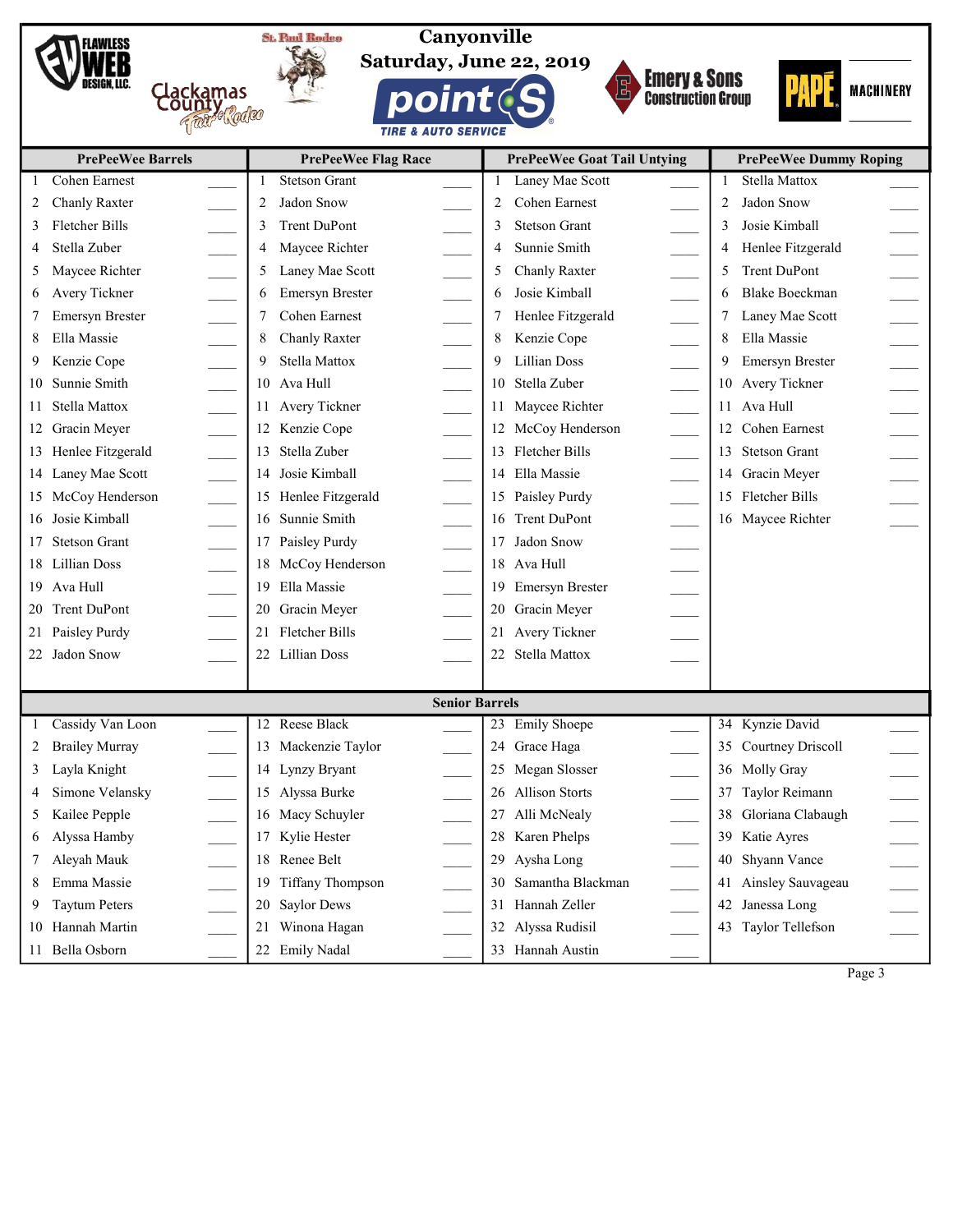|              | <b>Junior Barrels</b> |                            |                                              |                                               |  |  |  |  |  |
|--------------|-----------------------|----------------------------|----------------------------------------------|-----------------------------------------------|--|--|--|--|--|
| $\mathbf{1}$ | Holland Boyd          | 11 Alora Wright            | Joelle Mattox<br>21                          | 31 Kara Van Loon                              |  |  |  |  |  |
| 2            | Jazmin Sanchez        | 12 Frances Fancher         | Haylee Dubois<br>22                          | <b>Brooklyn Sanchez</b><br>32                 |  |  |  |  |  |
| 3            | Sophia Bauer          | Darci Raxter<br>13         | Carmen Rish<br>23                            | Payton Johnson<br>33                          |  |  |  |  |  |
| 4            | <b>Brady Jardine</b>  | 14 Marissa Zeller          | Kylie Pearce<br>24                           | 34 Mattie Gaynor                              |  |  |  |  |  |
| 5            | Gracie Johnson        | 15 Heather Gibson          | Miah Krieger<br>25<br>en la                  |                                               |  |  |  |  |  |
| 6            | Isis Andrade          | 16 Camryn Eaton            | <b>Baily Rariden</b><br>26                   |                                               |  |  |  |  |  |
| 7            | Skylar Jersey         | <b>Bailey Reese</b><br>17  | Emma Fairbairn<br>÷,                         | $\frac{1}{1-\frac{1}{2}}$                     |  |  |  |  |  |
| 8            | Alexis Cunningham     | 18<br>Subby Harvel         | 28<br>Shelby Thomas                          |                                               |  |  |  |  |  |
| 9            | Abigail Gillespie     | Danner Harvel<br>19        | Kylee Dowd<br>29                             |                                               |  |  |  |  |  |
|              | 10 Melanee Tickner    | 20 Bradyn Watson           | Sarah Naegeli<br>30                          |                                               |  |  |  |  |  |
|              | <b>PeeWee Barrels</b> |                            |                                              |                                               |  |  |  |  |  |
| 1            | Kynzee Eickmann       | 12 Lily Eichler            | Paisley Grant<br>23                          | 34 Chayney Fitzgerald                         |  |  |  |  |  |
| 2            | Cashlynn Earnest      | 13 Kassidy Vaughan         | Tyler Williams<br>24                         | Cassia Mattox<br>35                           |  |  |  |  |  |
| 3            | Jace Johnson          | 14 Emery Raxter            | Aubrey Morris<br>25                          | 36 Lane Clark                                 |  |  |  |  |  |
| 4            | Charley Free          | 15 Lexi Brester            | Scarlett Langdon<br>26                       | Reegan Bills<br>37                            |  |  |  |  |  |
| 5            | Alexsis Williams      | 16 Trey Chase              | $\overline{a}$<br>Dylan Jardine<br>27        | $\overline{\phantom{a}}$<br>Aumi Jochim<br>38 |  |  |  |  |  |
| 6            | Brayden Tickner       | Wylie Sturm<br>17          | $\overline{\phantom{a}}$<br>Morgan McCombs   | 39<br>Kodee Kimball                           |  |  |  |  |  |
| 7            | Makiyah Stevens       | 18 Jayden Leisman          | Riley Bond<br>29                             | Joie Smith<br>40                              |  |  |  |  |  |
| 8            | Lexi Kenworthy        | 19 K J Eaton               | Presley Doran<br>$\overline{\phantom{a}}$    | 41 CJ Reese                                   |  |  |  |  |  |
| 9.           | <b>Blake Ross</b>     | 20 Traycen Earnest         | <b>Ellie</b> Endres<br>31<br>$\overline{a}$  | 42 Preston Berry                              |  |  |  |  |  |
| 10           | Kole Johnson          | 21 Breanne Arnzen          | Cheyanne Arnzen                              |                                               |  |  |  |  |  |
|              | 11 Sadie Doss         | 22 Braydon Williams        | 33 Tenley Woollard                           |                                               |  |  |  |  |  |
|              |                       |                            |                                              |                                               |  |  |  |  |  |
|              |                       | <b>Senior Bareback</b>     | <b>Junior Bareback</b>                       | <b>PeeWee Bareback</b>                        |  |  |  |  |  |
|              | 1 Cooper Cano         |                            | 1 Claye Ayres                                | <b>Braydon Williams</b><br>1                  |  |  |  |  |  |
|              |                       |                            |                                              | 2 Brayden Tickner                             |  |  |  |  |  |
|              |                       |                            |                                              |                                               |  |  |  |  |  |
|              |                       |                            | <b>Junior Calf Tying</b><br>Shane Scott<br>3 | 4                                             |  |  |  |  |  |
|              | 1 Claye Ayres         | 2 Tanner Griffith          |                                              | Mcray Henderson                               |  |  |  |  |  |
|              |                       | <b>Senior Bulls</b>        | <b>Junior Bulls</b>                          | <b>PeeWee Bulls</b>                           |  |  |  |  |  |
| $\mathbf{1}$ | <b>Chance Ralston</b> | Dylan Dedolph<br>6         | Claye Ayres<br>-1                            | Brayden Tickner                               |  |  |  |  |  |
| 2            | Eli Mignola           | 7 Kyle Parnell             | Cutter Woollard<br>2                         | Braydon Williams<br>$\mathfrak{D}$            |  |  |  |  |  |
| 3            | Jacob Temple          | <b>Bryce Williams</b><br>8 | Tanner Griffith<br>3                         |                                               |  |  |  |  |  |
| 4            | Chris Alber           | *Jesse Ciufo<br>9.         |                                              |                                               |  |  |  |  |  |
|              | Dustin Weddle         | 10 Brandon Lange           |                                              |                                               |  |  |  |  |  |
|              |                       | Jr. Chute Doggin'          | <b>Sr. Saddle Bronc</b>                      | Jr. Saddle Cow                                |  |  |  |  |  |
| 1            | <b>Tryston Majors</b> | 3<br>Preston Doran         | Cooper Cano                                  | Tanner Griffith<br>1                          |  |  |  |  |  |
| 2            | Claye Ayres           | 4<br>Shane Scott           |                                              |                                               |  |  |  |  |  |
|              |                       |                            |                                              |                                               |  |  |  |  |  |
|              |                       | <b>Junior Team Roping</b>  |                                              | <b>PeeWee Team Roping</b>                     |  |  |  |  |  |
|              |                       | <b>Adult Partner</b>       |                                              | <b>Adult Partner</b>                          |  |  |  |  |  |
| 1            | Sarah Naegeli         | Emma Fairbairn<br>5        | Kodee Kimball<br>1                           | Cashlynn Earnest<br>3                         |  |  |  |  |  |
| 2            | Shane Scott           | Payton Johnson<br>6        | K J Eaton<br>$\mathfrak{D}$                  | Ava Crawford<br>$\overline{4}$                |  |  |  |  |  |
| 3            | Addison Arnzen        | Molly Gaynor<br>7          |                                              |                                               |  |  |  |  |  |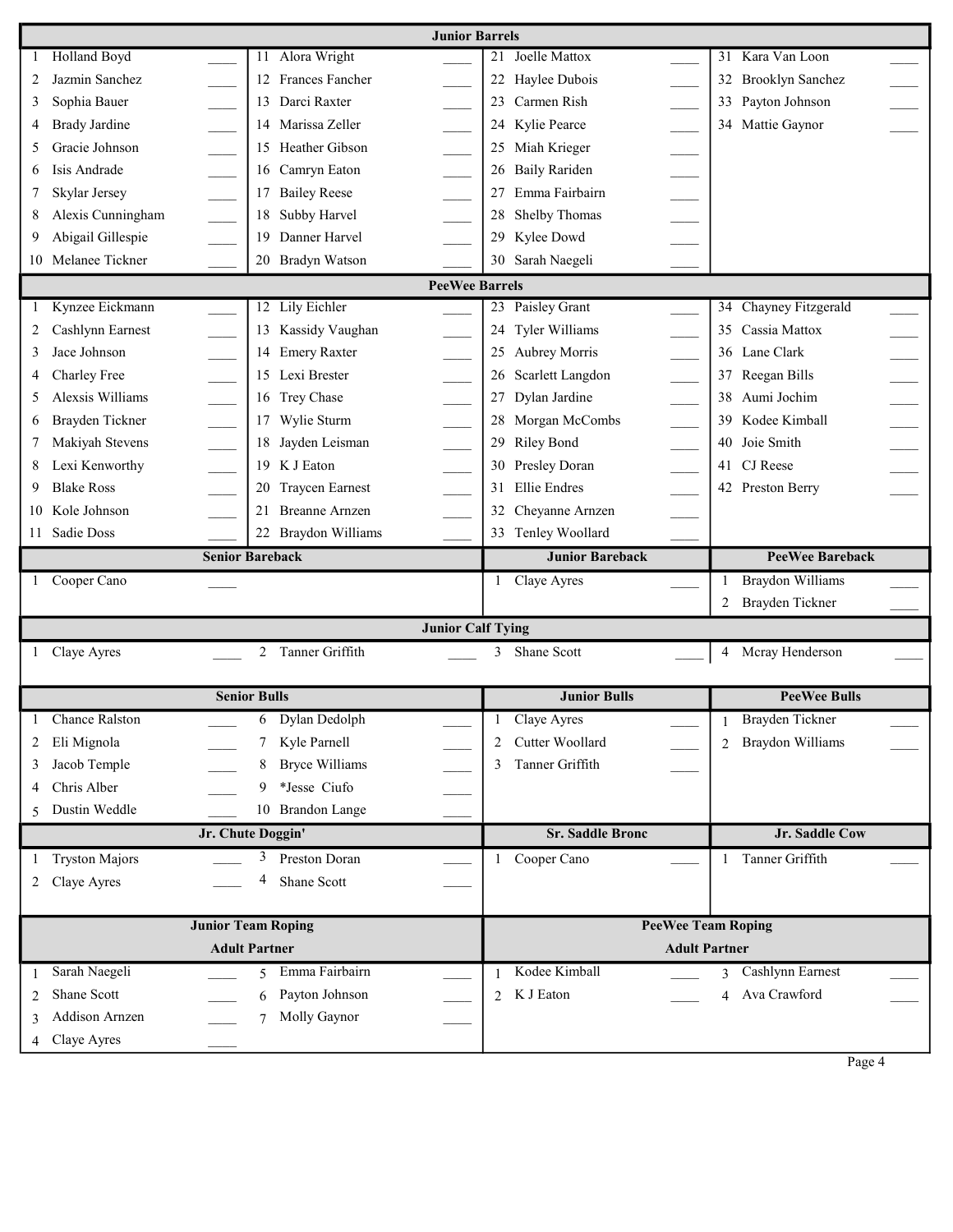|              | <b>Senior Poles</b>                      |                                    |                          |                                                 |                         |  |  |  |  |  |
|--------------|------------------------------------------|------------------------------------|--------------------------|-------------------------------------------------|-------------------------|--|--|--|--|--|
|              | Samantha Blackman                        | <b>Taytum Peters</b><br>11         |                          | Alyssa Rudisil<br>21                            | Simone Velansky<br>31   |  |  |  |  |  |
| 2            | Gloriana Clabaugh                        | 12 Winona Hagan                    |                          | 22<br>Aysha Long                                | 32 Emily Nadal          |  |  |  |  |  |
| 3            | <b>Emily Shoepe</b>                      | 13 Karen Phelps                    |                          | Cassidy Van Loon<br>23                          | 33 Alyssa Hamby         |  |  |  |  |  |
|              | Mikayla Barnett                          | 14 Layla Knight                    | $\overline{\phantom{a}}$ | Aleyah Mauk<br>24                               | 34 Hannah Martin        |  |  |  |  |  |
| 5            | Kylie Hester                             | 15 Brailey Murray                  |                          | $\overline{\phantom{a}}$<br>Sadie Bateman<br>25 | 35 Grace Haga           |  |  |  |  |  |
| 6            | Molly Gray                               | 16 Ainsley Sauvageau               |                          | Kynzie David<br>26                              | 36 Emma Massie          |  |  |  |  |  |
| 7            | Shyann Vance                             | <b>Saylor Dews</b><br>17           |                          | Megan Slosser                                   | Tiffany Thompson<br>37  |  |  |  |  |  |
| 8            | <b>Allison Storts</b>                    | 18 Alyssa Burke                    |                          | Hannah Zeller                                   | 38 Kailee Pepple        |  |  |  |  |  |
| 9            | Lynzy Bryant                             | 19 Reese Black                     |                          | Katie Ayres<br>29                               | Taylor Tellefson<br>39  |  |  |  |  |  |
|              | 10 Alli McNealy                          | 20 Macy Schuyler                   |                          | Mackenzie Taylor<br>30                          | 40 Renee Belt           |  |  |  |  |  |
|              |                                          |                                    | <b>Junior Poles</b>      |                                                 |                         |  |  |  |  |  |
| $\perp$      | <b>Brooklyn Sanchez</b>                  | Camryn Eaton<br>11                 |                          | 21<br>Shelby Thomas                             | 31 Bradyn Watson        |  |  |  |  |  |
| 2            | Shyanna Tyler                            | 12 Abigail Gillespie               |                          | 22<br>Joelle Mattox                             | 32 Bailey Reese         |  |  |  |  |  |
| 3            | <b>Brady Jardine</b>                     | 13 Sophia Bauer                    |                          | 23<br>Melanee Tickner                           | 33 Miah Krieger         |  |  |  |  |  |
| 4            | Darci Raxter                             | 14 Kylee Dowd                      |                          | 24<br>Alora Wright                              |                         |  |  |  |  |  |
| 5            | Haylee Dubois                            | 15 Mattie Gaynor                   |                          | 25<br>Danner Harvel                             |                         |  |  |  |  |  |
| 6            | $\overline{\phantom{a}}$<br>Carmen Rish  | 16 Heather Gibson                  |                          | 26<br><b>Baily Rariden</b>                      |                         |  |  |  |  |  |
| 7            | $\overline{\phantom{a}}$<br>Kylie Pearce | 17 Isis Andrade                    |                          | 27<br>Sarah Naegeli                             |                         |  |  |  |  |  |
| 8            | Gracie Johnson                           | 18 Holland Boyd                    |                          | 28<br>Payton Johnson                            |                         |  |  |  |  |  |
| 9            | Alexis Cunningham                        | 19<br>Skylar Jersey                |                          | 29<br>Jazmin Sanchez                            |                         |  |  |  |  |  |
| 10           | Emma Fairbairn                           | 20 Subby Harvel                    |                          | 30<br>Frances Fancher                           |                         |  |  |  |  |  |
|              |                                          |                                    | <b>PeeWee Poles</b>      |                                                 |                         |  |  |  |  |  |
| 1            | Paisley Grant                            | 11 Reegan Bills                    |                          | 21<br>Makiyah Stevens                           | 31 Tenley Woollard      |  |  |  |  |  |
| 2            | Harli Houston                            | 12 Breanne Arnzen                  |                          | 22<br>Sadie Doss                                | 32 Morgan McCombs       |  |  |  |  |  |
| 3            | CJ Reese                                 | 13 Preston Berry                   |                          | 23<br><b>Blake Ross</b>                         | 33 Chayney Fitzgerald   |  |  |  |  |  |
| 4            | Scarlett Langdon                         | 14 Trey Chase                      | e.                       | 24<br>Presley Doran                             | 34 Lily Eichler         |  |  |  |  |  |
| 5            | $\overline{a}$<br>Kynzee Eickmann        | 15 K J Eaton                       |                          | 25<br>Kodee Kimball                             | 35 Wylie Sturm          |  |  |  |  |  |
| 6            | Dylan Jardine                            | 16 Cheyanne Arnzen                 |                          | 26<br>Lexi Kenworthy                            | 36 Riley Bond           |  |  |  |  |  |
|              | Jayden Leisman                           | 17 Cashlynn Earnest                |                          | Aubrey Morris                                   | 37 Lane Clark           |  |  |  |  |  |
| 8            | Ellie Endres                             | 18 Joie Smith                      |                          | 28<br>Cassia Mattox                             | 38 Braydon Williams     |  |  |  |  |  |
| 9            | Aumi Jochim                              | 19<br>Kole Johnson                 |                          | 29<br><b>Emery Raxter</b>                       | 39 Lexi Brester         |  |  |  |  |  |
|              | 10 Kassidy Vaughan                       | 20 Charley Free                    |                          | 30<br>Alexsis Williams                          | 40 Traycen Earnest      |  |  |  |  |  |
|              |                                          | <b>Senior Breakaway-Girls Only</b> |                          |                                                 | <b>Junior Breakaway</b> |  |  |  |  |  |
| $\mathbf{1}$ | Aleyah Mauk                              | 14 Kynzie David                    |                          | Subby Harvel<br>1                               | 14 Mcray Henderson      |  |  |  |  |  |
| 2            | Hannah Austin                            | 15 Katie Ayres                     |                          | <b>Brady Jardine</b><br>2                       | 15<br>Holland Boyd      |  |  |  |  |  |
| 3            | Kaiya Villines                           | Alyssa Rudisil<br>16               |                          | Frances Fancher<br>3                            | Payton Johnson<br>16    |  |  |  |  |  |
| 4            | Simone Velansky                          | 17<br>Sadie Bateman                |                          | Skylar Jersey<br>4                              | 17<br>Joelle Mattox     |  |  |  |  |  |
| 5            | Molly Gray                               | Ainsley Sauvageau<br>18            |                          | Isis Andrade<br>5                               | 18 Emma Fairbairn       |  |  |  |  |  |
| 6            | Alli McNealy                             | Janessa Long<br>19                 |                          | Addison Arnzen<br>6                             | Sarah Naegeli<br>19     |  |  |  |  |  |
| 7            | Mikayla Barnett                          | <b>Emily Shoepe</b><br>20          |                          | Cutter Woollard                                 | 20<br>Haylee Dubois     |  |  |  |  |  |
| 8            | <b>Courtney Driscoll</b>                 | Aysha Long<br>21                   |                          | Abigail Gillespie<br>8                          | 21<br>Shane Scott       |  |  |  |  |  |
| 9            | Layla Knight                             | 22 Karen Phelps                    |                          | 9<br>Alexis Cunningham                          | 22<br>Mattie Gaynor     |  |  |  |  |  |
| 10           | Hannah Martin                            |                                    |                          | Camryn Eaton<br>10                              | 23 Claye Ayres          |  |  |  |  |  |
| 11           | <b>Allison Storts</b>                    |                                    |                          | Kylee Dowd<br>11                                |                         |  |  |  |  |  |
|              | 12 Brailey Murray                        |                                    |                          | Kylie Pearce<br>12                              |                         |  |  |  |  |  |
|              | 13 Lynzy Bryant                          |                                    |                          | 13 Molly Gaynor                                 |                         |  |  |  |  |  |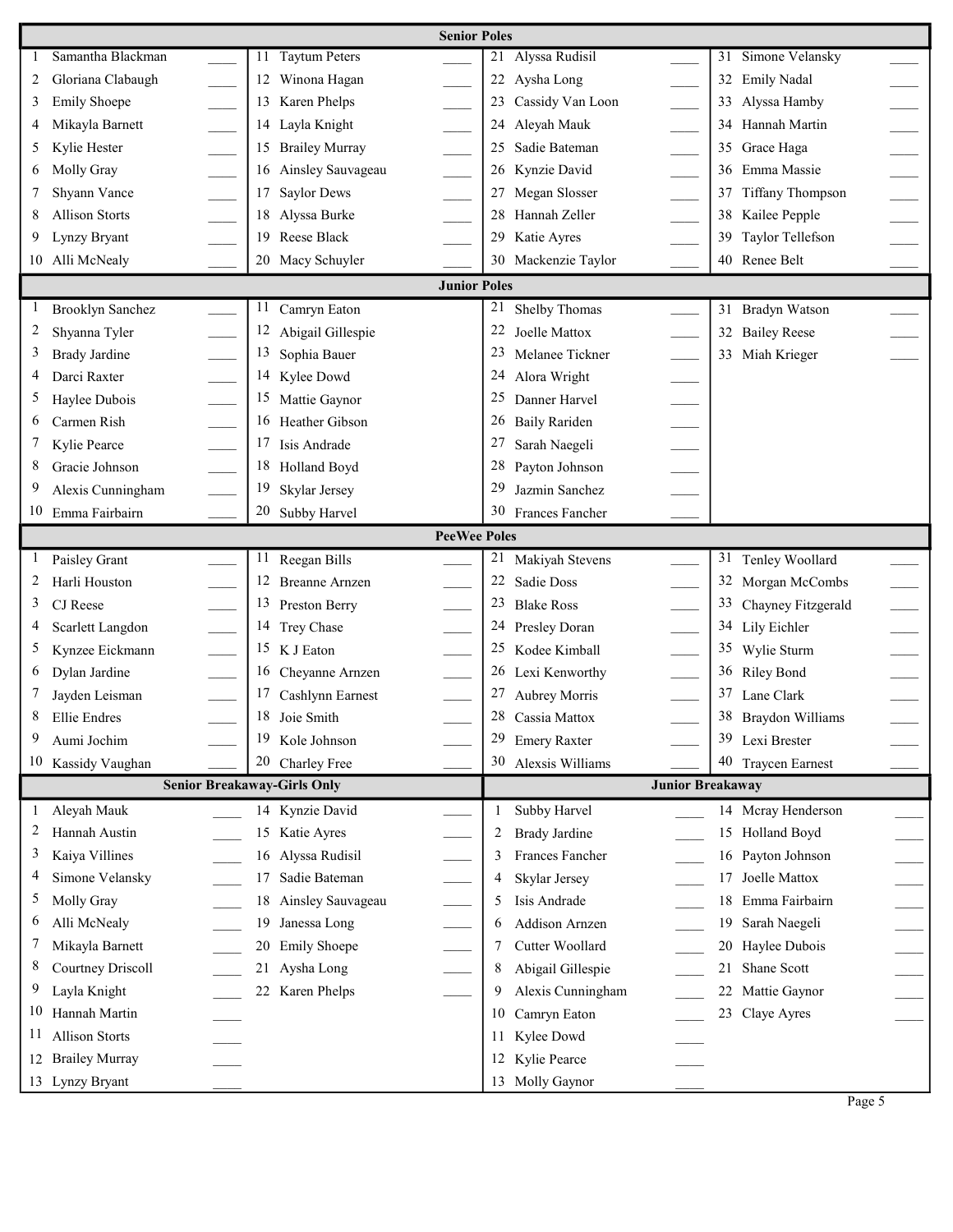|              | <b>PeeWee Breakaway</b>  |  |                       |                          |                            |                          |                              |  |  |
|--------------|--------------------------|--|-----------------------|--------------------------|----------------------------|--------------------------|------------------------------|--|--|
| 1            | K J Eaton                |  | Cashlynn Earnest<br>6 |                          | Ellie Endres<br>11         |                          | 16 Breanne Arnzen            |  |  |
| 2            | Braydon Williams         |  | Kassidy Vaughan       |                          | 12<br>Paisley Grant        |                          | 17 Morgan McCombs            |  |  |
| 3            | Ava Crawford             |  | Kynzee Eickmann<br>8  |                          | 13<br>Kodee Kimball        |                          |                              |  |  |
| 4            | Harli Houston            |  | Reegan Bills<br>9     |                          | 14<br>Alexsis Williams     |                          |                              |  |  |
| 5            | Presley Doran            |  | 10 Lexi Brester       |                          | 15<br>Cassia Mattox        |                          |                              |  |  |
|              |                          |  |                       | <b>PeeWee Goat Tying</b> |                            |                          |                              |  |  |
| $\mathbf{I}$ | Tyler Williams           |  | 11 Wylie Sturm        |                          | 21<br>Sadie Doss           |                          | 31 Kodee Kimball             |  |  |
| 2            | <b>Blake Ross</b>        |  | 12 K J Eaton          |                          | 22<br>CJ Reese             |                          | 32 Lexi Brester              |  |  |
| 3            | <b>Aubrey Morris</b>     |  | 13 Trey Chase         |                          | 23<br>Kassidy Vaughan      |                          | 33<br>Jayden Leisman         |  |  |
| 4            | Lily Eichler             |  | 14 Makiyah Stevens    |                          | 24<br>Harli Houston        |                          | 34 Ava Crawford              |  |  |
| 5            | Chayney Fitzgerald       |  | 15 Tenley Woollard    | $\overline{\phantom{a}}$ | 25<br>Cashlynn Earnest     | $\overline{\phantom{a}}$ | 35<br>Cheyanne Arnzen        |  |  |
| 6            | Reegan Bills             |  | 16 Joie Smith         |                          | 26<br>Cassia Mattox        |                          | 36 Braydon Williams          |  |  |
| 7            | Riley Bond               |  | 17 Brayden Tickner    |                          | 27<br>Lexi Kenworthy       |                          | 37<br>Dylan Jardine          |  |  |
| 8            | Kole Johnson             |  | 18 Kynzee Eickmann    |                          | 28<br>Preston Berry        |                          | 38<br>Alexsis Williams       |  |  |
| 9            | Paisley Grant            |  | 19 Presley Doran      |                          | 29<br>Charley Free         |                          | 39<br><b>Traycen Earnest</b> |  |  |
| 10           | Aumi Jochim              |  | 20 Breanne Arnzen     |                          | 30<br><b>Emery Raxter</b>  |                          |                              |  |  |
|              | <b>Junior Goat Tying</b> |  |                       |                          |                            |                          |                              |  |  |
|              |                          |  |                       |                          |                            |                          |                              |  |  |
| $\mathbf{1}$ | Holland Boyd             |  | 9 Mattie Gaynor       |                          | Shyanna Tyler<br>17        |                          | Sarah Naegeli<br>25          |  |  |
| 2            | Darci Raxter             |  | Skylar Jersey<br>10   |                          | Heather Gibson<br>18       |                          | 26<br>Gracie Johnson         |  |  |
| 3            | Melanee Tickner          |  | Emma Fairbairn<br>11  |                          | Haylee Dubois<br>19        |                          | 27 Bailey Reese              |  |  |
| 4            | Kylee Dowd               |  | 12 Addison Arnzen     |                          | Kylie Pearce<br>20         |                          |                              |  |  |
| 5            | Sophia Bauer             |  | 13 Kara Van Loon      |                          | Carmen Rish<br>21          |                          |                              |  |  |
| 6            | Joelle Mattox            |  | 14 Abigail Gillespie  |                          | Subby Harvel<br>22         |                          |                              |  |  |
| 7            | <b>Brady Jardine</b>     |  | 15 Danner Harvel      |                          | <b>Bradyn Watson</b><br>23 |                          |                              |  |  |
| 8            | Miah Krieger             |  | 16 Alora Wright       |                          | 24<br>Payton Johnson       |                          |                              |  |  |
|              |                          |  |                       | <b>Senior Goat Tying</b> |                            |                          |                              |  |  |
| $\mathbf{1}$ | <b>Allison Storts</b>    |  | Alyssa Burke<br>8     |                          | Gloriana Clabaugh<br>15    |                          | 22 Megan Slosser             |  |  |
| 2            | Grace Haga               |  | Alyssa Hamby          |                          | <b>Emily Shoepe</b><br>16  |                          | Simone Velansky<br>23        |  |  |
| 3            | Shyann Vance             |  | 10 Bella Osborn       |                          | Emma Massie<br>17          |                          | 24 Cassidy Van Loon          |  |  |
| 4            | Kynzie David             |  | 11 Karen Phelps       |                          | Kylie Hester<br>18         |                          | 25 Renee Belt                |  |  |
| 5            | Lynzy Bryant             |  | 12 Katie Ayres        |                          | <b>Taytum Peters</b><br>19 |                          |                              |  |  |
| 6            | Reese Black              |  | 13 Aleyah Mauk        |                          | Layla Knight<br>20         |                          |                              |  |  |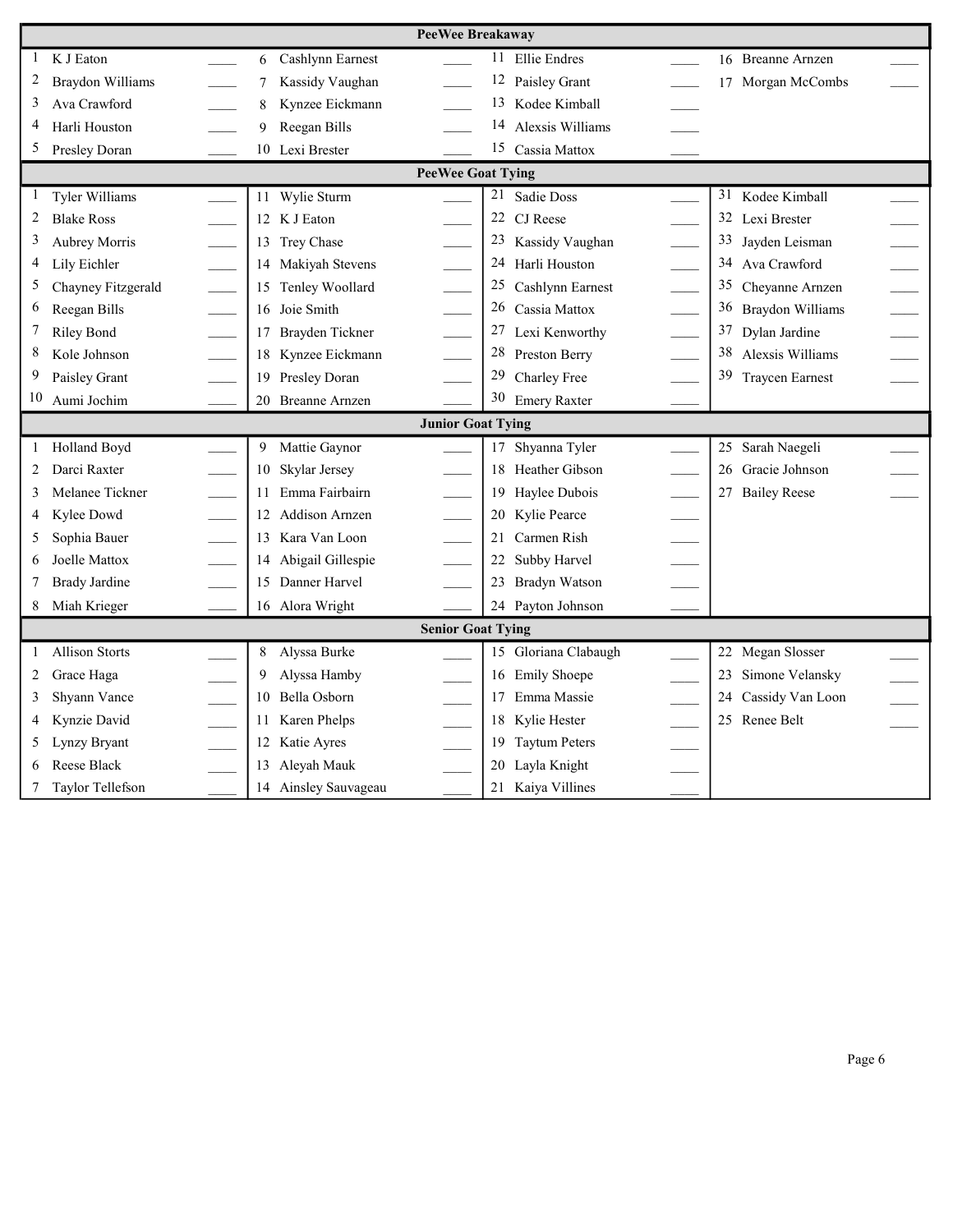|    | <b>FLAWLESS</b>         |                          | <b>St. Paul Rodeo</b>         | Canyonville                    |                |                        |                           |                |                        |                  |
|----|-------------------------|--------------------------|-------------------------------|--------------------------------|----------------|------------------------|---------------------------|----------------|------------------------|------------------|
|    |                         |                          |                               | <b>Sunday, June 23, 2019</b>   |                |                        |                           |                |                        |                  |
|    | DESIGN. LLC.            |                          |                               |                                |                |                        | <b>Emery &amp; Sons</b>   |                |                        | <b>MACHINERY</b> |
|    |                         | Clackamas<br>County      |                               | point(                         |                |                        | <b>Construction Group</b> |                |                        |                  |
|    |                         |                          |                               | <b>TIRE &amp; AUTO SERVICE</b> |                |                        |                           |                |                        |                  |
|    |                         |                          |                               | <b>Senior Barrels</b>          |                |                        |                           |                |                        |                  |
|    | Reese Black             |                          | 12<br><b>Brailey Murray</b>   |                                | 23             | Layla Knight           |                           | 34             | Simone Velansky        |                  |
|    | Shyann Vance            |                          | 13<br>Karen Phelps            |                                |                | Grace McCarthy         |                           | 35             | <b>Emily Shoepe</b>    |                  |
| 3  | Katie Ayres             |                          | 14<br><b>Tiffany Thompson</b> | $\overline{\phantom{a}}$       | 25             | <b>Allison Storts</b>  |                           | 36             | Courtney Driscoll      |                  |
| 4  | Hannah Austin           |                          | 15<br><b>Taytum Peters</b>    |                                | 26             | Cassidy Van Loon       |                           | 37             | Molly Gray             |                  |
| 5  | Hannah Zeller           |                          | 16<br>Hannah Martin           |                                | 27             | Aleyah Mauk            |                           | 38             | Alyssa Burke           |                  |
| 6  | Alli McNealy            | $\overline{\phantom{a}}$ | 17<br>Grace Haga              | $\mathcal{L}$                  | 28             | Mackenzie Taylor       |                           | 39             | Renee Belt             |                  |
|    | Samantha Blackman       | $\overline{\phantom{a}}$ | 18<br>Alyssa Rudisil          | $\overline{\phantom{a}}$       | 29             | <b>Saylor Dews</b>     |                           | 40             | Taylor Reimann         |                  |
| 8  | Lynzy Bryant            |                          | 19<br>Megan Slosser           | $\overline{\phantom{a}}$       | 30             | Gloriana Clabaugh      |                           | 41             | Janessa Long           |                  |
| 9  | Emma Massie             |                          | 20<br>Taylor Tellefson        |                                | 31             | Kylie Hester           |                           |                | 42 Aysha Long          |                  |
| 10 | Bella Osborn            |                          | 21<br>Ainsley Sauvageau       |                                | 32             | Alyssa Hamby           |                           |                |                        |                  |
| 11 | Kynzie David            |                          | 22 Kailee Pepple              |                                | 33             | Macy Schuyler          |                           |                |                        |                  |
|    |                         |                          |                               | <b>Junior Barrels</b>          |                |                        |                           |                |                        |                  |
|    | <b>Brady Jardine</b>    |                          | 10<br>Danner Harvel           |                                | 19             | Miah Krieger           |                           |                | 28 Kylee Dowd          |                  |
| 2  | Madisen Dunn            |                          | 11<br>Alora Wright            |                                | 20             | Joelle Mattox          |                           | 29             | Melanee Tickner        |                  |
| 3  | Alexis Cunningham       |                          | 12<br>Mattie Gaynor           |                                | 21             | Subby Harvel           |                           | 30             | Jazmin Sanchez         |                  |
| 4  | Shelby Thomas           |                          | 13<br>Camryn Eaton            | $\overline{\phantom{a}}$       |                | Gracie Johnson         |                           | 31             | Heather Gibson         |                  |
| 5  | Skylar Jersey           |                          | 14<br>Payton Johnson          | $\overline{\phantom{0}}$       | 23             | Bradyn Watson          |                           | 32             | <b>Bailey Reese</b>    |                  |
| 6  | <b>Brooklyn Sanchez</b> |                          | 15 Marissa Zeller             |                                | 24             | Darci Raxter           |                           | 33             | <b>Baily Rariden</b>   |                  |
|    | Isis Andrade            |                          | 16 Frances Fancher            |                                | 25             | Sophia Bauer           |                           |                | 34 Carmen Rish         |                  |
| 8  | Haylee Dubois           |                          | 17<br>Sarah Naegeli           |                                | 26             | Abigail Gillespie      |                           |                |                        |                  |
|    | Emma Fairbairn          |                          | 18<br>Holland Boyd            |                                | 27             | Kara Van Loon          |                           |                |                        |                  |
|    |                         |                          |                               | <b>PeeWee Barrels</b>          |                |                        |                           |                |                        |                  |
|    | Lane Clark              |                          | 12<br>Paisley Grant           |                                | 23             | Lexi Brester           |                           |                | 34 Braydon Williams    |                  |
| 2  | Cashlynn Earnest        |                          | 13 Joie Smith                 |                                | 24             | Ellie Endres           |                           |                | 35 CJ Reese            |                  |
| 3  | Kynzee Eickmann         |                          | 14 K J Eaton                  |                                | 25             | <b>Traycen Earnest</b> |                           | 36             | Jace Johnson           |                  |
|    | Presley Doran           |                          | 15 Harli Houston              |                                | 26             | <b>Breanne Arnzen</b>  |                           | 37             | Kassidy Vaughan        |                  |
| 5  | Trey Chase              |                          | 16<br><b>Blake Ross</b>       |                                | 27             | <b>Emery Raxter</b>    |                           | 38             | Kole Johnson           |                  |
| 6  | Aumi Jochim             |                          | 17<br>Aubrey Morris           |                                | 28             | Makiyah Stevens        |                           | 39             | Cheyanne Arnzen        |                  |
|    | Charley Free            |                          | 18 Dylan Jardine              |                                | 29             | Tenley Woollard        |                           | 40             | Scarlett Langdon       |                  |
| 8  | Chayney Fitzgerald      |                          | 19<br>Lily Eichler            |                                | 30             | Sadie Doss             |                           | 41             | Kodee Kimball          |                  |
| 9  | Alexsis Williams        |                          | 20<br>Brayden Tickner         |                                | 31             | Riley Bond             |                           |                | 42 Preston Berry       |                  |
| 10 | Cassia Mattox           |                          | 21 Lexi Kenworthy             |                                | 32             | Morgan McCombs         |                           |                |                        |                  |
|    | 11 Jayden Leisman       |                          | 22 Wylie Sturm                |                                |                | 33 Tyler Williams      |                           |                |                        |                  |
|    |                         |                          | <b>Senior Bareback</b>        |                                |                | <b>Junior Bareback</b> |                           |                | <b>PeeWee Bareback</b> |                  |
|    | 1 Cooper Cano           |                          |                               |                                |                | 1 Claye Ayres          |                           | $\mathbf{I}$   | Braydon Williams       |                  |
|    |                         |                          |                               |                                |                |                        |                           | $\overline{c}$ | Brayden Tickner        |                  |
|    |                         |                          | <b>Senior Bulls</b>           |                                |                | <b>Junior Bulls</b>    |                           |                | <b>PeeWee Bulls</b>    |                  |
|    | Kyle Parnell            |                          | Chance Ralston<br>6           |                                | 1              | Cutter Woollard        |                           |                | Braydon Williams       |                  |
| 2  | Dustin Weddle           |                          | 7<br><b>Brandon Lange</b>     |                                | $\overline{c}$ | Tanner Griffith        |                           | $\overline{2}$ | Brayden Tickner        |                  |
| 3  | Eli Mignola             |                          | 8<br><b>Bryce Williams</b>    |                                | 3              | Claye Ayres            |                           |                |                        |                  |
| 4  | Chris Alber             |                          | 9<br>Jacob Temple             |                                |                |                        |                           |                |                        |                  |
| 5  | Dylan Dedolph           |                          |                               |                                |                |                        |                           |                |                        |                  |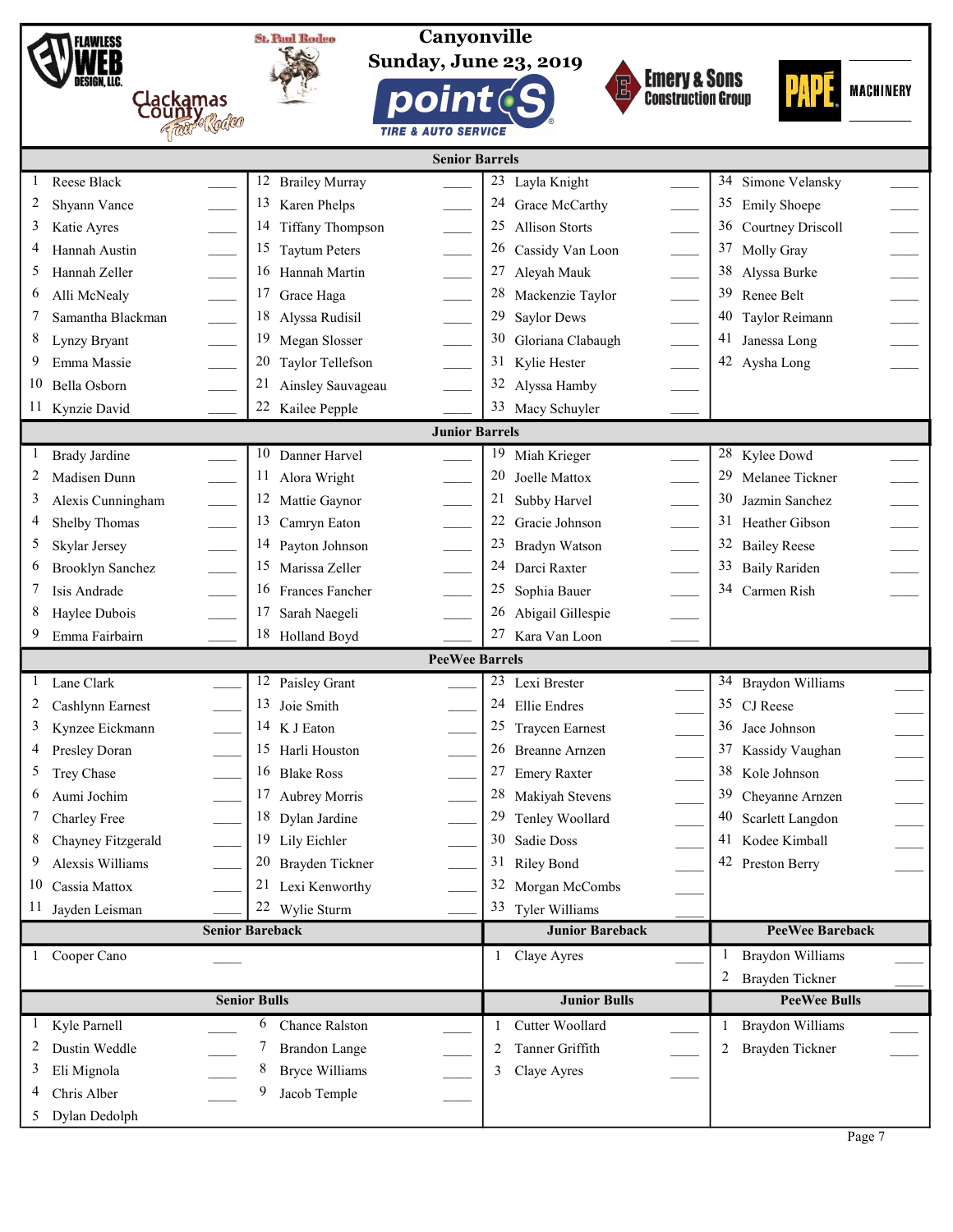|                                               | Jr. Chute Doggin'                                | <b>Sr. Saddle Bronc</b>     | Jr. Saddle Cow         |  |  |  |  |
|-----------------------------------------------|--------------------------------------------------|-----------------------------|------------------------|--|--|--|--|
| Claye Ayres<br>$\mathbf{1}$                   | <b>Tryston Majors</b><br>3                       | Cooper Cano<br>1            | Tanner Griffith<br>1   |  |  |  |  |
| Shane Scott<br>2                              | $\overline{4}$<br>Preston Doran                  |                             |                        |  |  |  |  |
|                                               | <b>Junior Team Roping</b>                        | <b>PeeWee Team Roping</b>   |                        |  |  |  |  |
|                                               | <b>Adult Partner</b>                             | <b>Adult Partner</b>        |                        |  |  |  |  |
| Payton Johnson<br>1                           | Emma Fairbairn<br>5                              | Ava Crawford<br>1           | 3 Kodee Kimball        |  |  |  |  |
| <b>Addison Arnzen</b><br>2                    | 6<br>Molly Gaynor                                | Cashlynn Earnest<br>2       | K J Eaton<br>4         |  |  |  |  |
| Sarah Naegeli<br>3                            | 7<br>Claye Ayres                                 |                             |                        |  |  |  |  |
| Shane Scott<br>4                              |                                                  |                             |                        |  |  |  |  |
|                                               | <b>Senior Poles</b>                              |                             |                        |  |  |  |  |
| 1<br>Grace McCarthy                           | Simone Velansky<br>11                            | 21<br><b>Brailey Murray</b> | 31<br>Macy Schuyler    |  |  |  |  |
| 2<br>Layla Knight                             | 12<br>Mikayla Barnett                            | 22<br>Mackenzie Taylor      | 32<br>Reese Black      |  |  |  |  |
| 3<br>Sadie Bateman                            | 13<br>Shyann Vance                               | 23<br>Emma Massie           | 33<br>Alli McNealy     |  |  |  |  |
| Molly Gray<br>4                               | 14 Hannah Martin<br>$\overline{\phantom{a}}$     | 24<br><b>Saylor Dews</b>    | 34 Emily Shoepe        |  |  |  |  |
| 5<br>Kylie Hester                             | 15 Renee Belt                                    | 25<br>Gloriana Clabaugh     | 35 Katie Ayres         |  |  |  |  |
| Alyssa Burke<br>6                             | $\overline{\phantom{a}}$<br>16 Samantha Blackman | 26<br><b>Taytum Peters</b>  | 36 Ainsley Sauvageau   |  |  |  |  |
| 7<br>Aleyah Mauk                              | $\overline{a}$<br>17<br>Lynzy Bryant             | 27<br>Alyssa Rudisil        | 37<br>Megan Slosser    |  |  |  |  |
| <b>Tiffany Thompson</b><br>8                  | 18 Allison Storts                                | 28<br>Aysha Long            | 38 Grace Haga          |  |  |  |  |
| 9<br>Kailee Pepple                            | 19<br>Kynzie David                               | 29<br>Alyssa Hamby          |                        |  |  |  |  |
| 10<br>Karen Phelps                            | 20 Cassidy Van Loon                              | 30<br>Taylor Tellefson      |                        |  |  |  |  |
|                                               | <b>Junior Poles</b>                              |                             |                        |  |  |  |  |
| Abigail Gillespie<br>1                        | 11<br>Bradyn Watson                              | 21<br>Holland Boyd          | 31<br>Shelby Thomas    |  |  |  |  |
| 2<br><b>Baily Rariden</b>                     | 12 Isis Andrade                                  | Alora Wright                | 32<br>Danner Harvel    |  |  |  |  |
| 3<br>Emma Fairbairn                           | 13<br>Jazmin Sanchez<br>e.                       | 23<br>Joelle Mattox         | 33<br>Marissa Zeller   |  |  |  |  |
| 4<br>Sarah Naegeli                            | 14 Shyanna Tyler<br>$\overline{\phantom{a}}$     | 24<br>Skylar Jersey         | 34 Bailey Reese        |  |  |  |  |
| 5<br>Gracie Johnson                           | $\overline{\phantom{a}}$<br>15<br>Sophia Bauer   | 25<br>Alexis Cunningham     |                        |  |  |  |  |
| $\overline{\phantom{a}}$<br>Camryn Eaton<br>6 | 16<br>Melanee Tickner<br>$\mathbb{R}$            | 26<br>Haylee Dubois         |                        |  |  |  |  |
| 7<br>Frances Fancher                          | 17<br>Heather Gibson                             | 27<br>Mattie Gaynor         |                        |  |  |  |  |
| 8<br>Madisen Dunn                             | 18 Payton Johnson                                | 28<br>Carmen Rish           |                        |  |  |  |  |
| 9<br>Miah Krieger                             | 19 Kylee Dowd                                    | 29<br><b>Brady Jardine</b>  |                        |  |  |  |  |
| 10<br>Brooklyn Sanchez                        | 20 Subby Harvel                                  | 30 Darci Raxter             |                        |  |  |  |  |
|                                               | <b>PeeWee Poles</b>                              |                             |                        |  |  |  |  |
| $\mathbf{1}$<br><b>Traycen Earnest</b>        | 11 Kynzee Eickmann                               | 21<br>CJ Reese              | 31<br>Alexsis Williams |  |  |  |  |
| 2<br>Dylan Jardine                            | 12 Charley Free                                  | 22<br>Chayney Fitzgerald    | 32<br>Sadie Doss       |  |  |  |  |
| 3<br>Makiyah Stevens                          | 13 Lily Eichler                                  | 23<br>Braydon Williams      | 33<br>Kassidy Vaughan  |  |  |  |  |
| Preston Berry<br>4                            | 14<br>Scarlett Langdon                           | 24<br>Joie Smith            | 34<br>Cassia Mattox    |  |  |  |  |
| 5<br>Aumi Jochim                              | 15 Wylie Sturm                                   | 25<br><b>Blake Ross</b>     | 35<br>Aubrey Morris    |  |  |  |  |
| Kole Johnson<br>6                             | 16 Jayden Leisman                                | 26<br>Tenley Woollard       | 36 Morgan McCombs      |  |  |  |  |
| 7<br>Harli Houston                            | 17 Cashlynn Earnest                              | 27<br><b>Breanne Arnzen</b> | 37<br>Ellie Endres     |  |  |  |  |
| 8<br>Riley Bond                               | 18 Trey Chase                                    | 28<br><b>Emery Raxter</b>   | 38<br>Paisley Grant    |  |  |  |  |
| 9<br>Kodee Kimball                            | 19<br>Lane Clark                                 | 29<br>K J Eaton             | 39 Lexi Brester        |  |  |  |  |
| 10<br>Presley Doran                           | 20 Lexi Kenworthy                                | 30<br>Cheyanne Arnzen       |                        |  |  |  |  |

Page 8